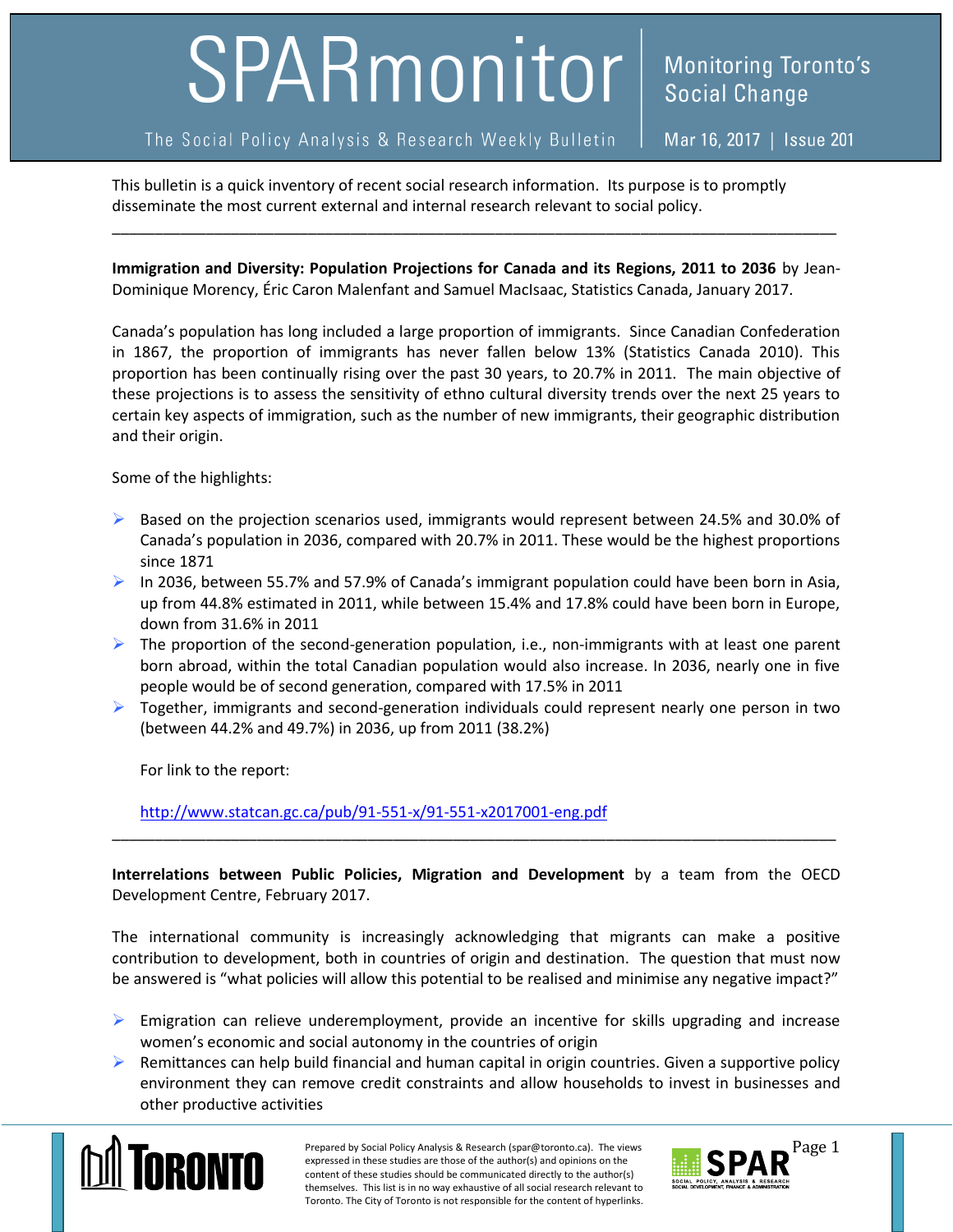- $\triangleright$  Return migration is a largely underexploited resource. With the right policies in place, return migrants can invest financial capital in business start-ups and self-employment and have the potential to transfer the skills and knowledge acquired abroad
- $\triangleright$  Immigrants have much to contribute their labour and skills, as well as investing and paying taxes in their host country

For link to the report:

[http://www.oecd-ilibrary.org/deliver/4116181e.pdf?itemId=/content/book/9789264265615](http://www.oecd-ilibrary.org/deliver/4116181e.pdf?itemId=/content/book/9789264265615-en&mimeType=application/pdf) [en&mimeType=application/pdf](http://www.oecd-ilibrary.org/deliver/4116181e.pdf?itemId=/content/book/9789264265615-en&mimeType=application/pdf)

**A Better Way Forward: Ontario's 3-Year Anti-Racism Strategic Plan** by Government of Ontario, March 2017.

\_\_\_\_\_\_\_\_\_\_\_\_\_\_\_\_\_\_\_\_\_\_\_\_\_\_\_\_\_\_\_\_\_\_\_\_\_\_\_\_\_\_\_\_\_\_\_\_\_\_\_\_\_\_\_\_\_\_\_\_\_\_\_\_\_\_\_\_\_\_\_\_\_\_\_\_\_\_\_\_\_\_\_\_\_

This report is the province's commitment to change the way we do things and break down barriers to advance racial equity. This means reviewing government policies, programs and services to find ways for everyone to have better opportunities and outcomes. It's about making sure government is here to serve and support everyone.

- $\triangleright$  Systemic racism occurs when an institution or set of institutions working together creates or maintains racial inequity
- $\triangleright$  Anti-racism involves consistently assessing structures, policies and programs, and through monitoring outcomes, ensuring they are fair and equitable for everyone
- $\triangleright$  The Anti-Racism Strategic Plan targets systemic racism by building an anti-racism approach into the way government develops policies, makes decisions, evaluates programs, and monitors outcomes

For link to the report:

https://files.ontario.ca/ar-2001 ard report tagged final-s.pdf

**No Place to Grow Old: How Canadian Suburbs Can Become Age-Friendly** by Glenn Miller, the Canadian Urban Institute for the IRPP, March 2017.

\_\_\_\_\_\_\_\_\_\_\_\_\_\_\_\_\_\_\_\_\_\_\_\_\_\_\_\_\_\_\_\_\_\_\_\_\_\_\_\_\_\_\_\_\_\_\_\_\_\_\_\_\_\_\_\_\_\_\_\_\_\_\_\_\_\_\_\_\_\_\_\_\_\_\_\_\_\_\_\_\_\_\_\_\_

A recent Canada Mortgage and Housing Corporation study noted that today's seniors prefer to "age in place" until their health or economic circumstances force them to relocate to retirement homes or longterm care facilities. Postponing such decisions may be an option for some, but as the number of elderly seniors continues to grow, the question arises of whether Canada's built environment — the neighbourhoods and transportation networks that define the shape and functions of our cities — can be successfully adapted to meet the needs of an aging population.

- $\triangleright$  With Canada's population aging rapidly, municipalities must refocus community planning efforts to deal with the impact of decades-old car dependent suburban sprawl that leaves less mobile seniors isolated
- $\triangleright$  Although most of Ontario's largest cities have declared their intention to become "age-friendly," none have yet taken the basic step of amending their land-use plans to reflect that commitment



Prepared by Social Policy Analysis & Research (spar@toronto.ca). The views Page 2 expressed in these studies are those of the author(s) and opinions on the content of these studies should be communicated directly to the author(s) themselves. This list is in no way exhaustive of all social research relevant to Toronto. The City of Toronto is not responsible for the content of hyperlinks.